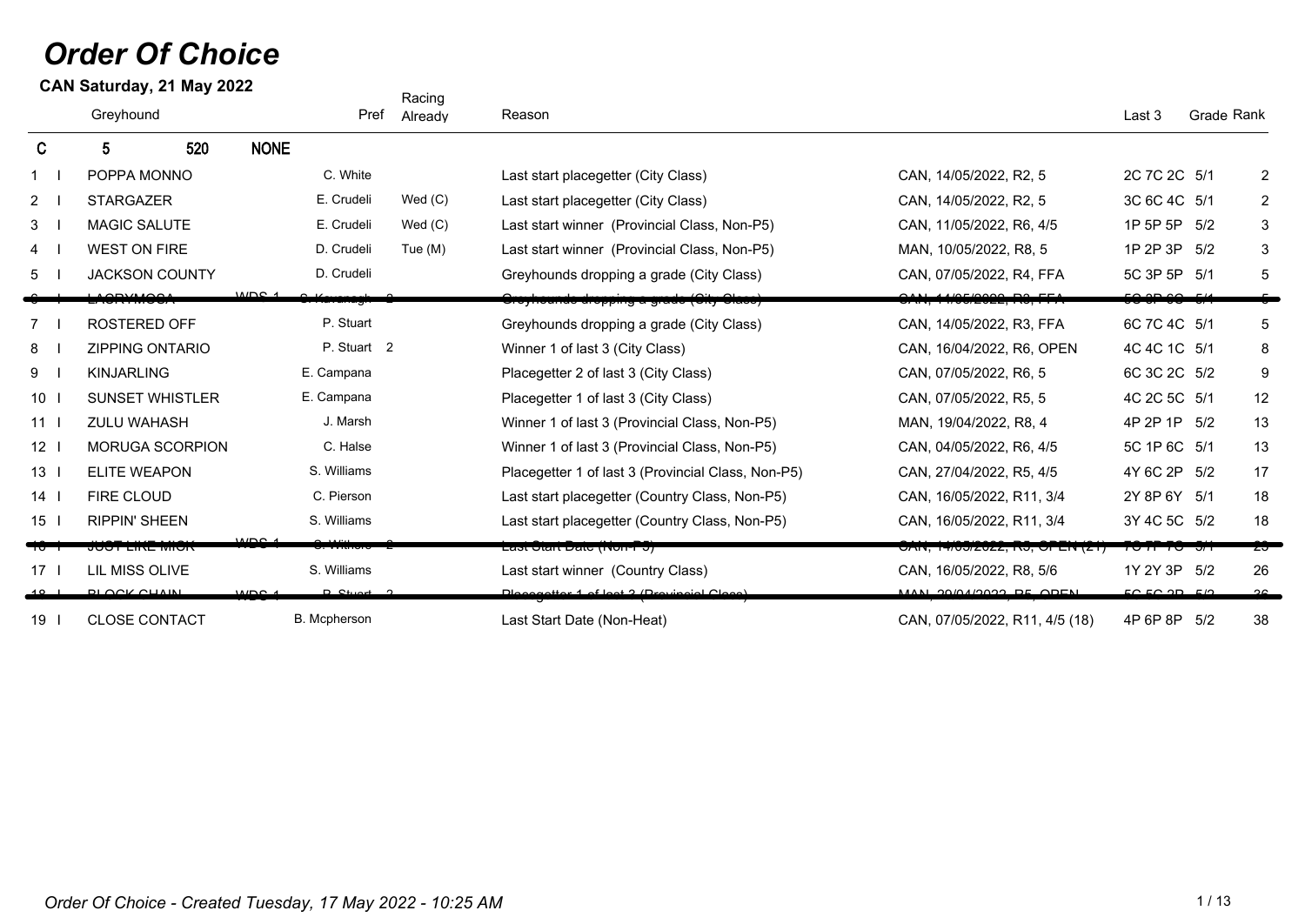|                           | Greyhound            |     | Pref         | Racing<br>Already | Reason                               |                                                      | Last 3         | Grade Rank |                |
|---------------------------|----------------------|-----|--------------|-------------------|--------------------------------------|------------------------------------------------------|----------------|------------|----------------|
| C.                        | <b>FFA</b>           | 520 | <b>NONE</b>  |                   |                                      |                                                      |                |            |                |
|                           | <b>MOMENTUM</b>      |     | C. Dagostino |                   | Winner 2 of last 3 (City Class)      | CAN, 07/05/2022, R4, FFA<br>CAN, 30/04/2022, R6, FFA | 4C 1C 1C 1/1   |            | $\mathbf{3}$   |
| $2 \mid$                  | <b>WEST ON BRAE</b>  |     | C. Halse     |                   | Last start winner (City Class)       | CAN, 14/05/2022, R3, FFA                             | 1C 4C 2C 2/1/2 |            |                |
| $\mathbf{3}$ $\mathbf{1}$ | RIPPIN' TOMAHAWK     |     | S. Williams  |                   | Last start placegetter (City Class)  | CAN, 14/05/2022, R3, FFA                             | 2C 1C 1C 4/1/3 |            | $\overline{2}$ |
| 4                         | <b>HISTORIC TIME</b> |     | E. Crudeli   |                   | Last start placegetter (City Class)  | CAN, 14/05/2022, R3, FFA                             | 3C 3C 5C 4/1/2 |            | 2              |
| 5 <sub>1</sub>            | <b>WEST ON RADAR</b> |     | C. Halse     |                   | Placegetter 2 of last 3 (City Class) | CAN, 07/05/2022, R4, FFA                             | 7C 2C 3C 4/1/1 |            | - 6            |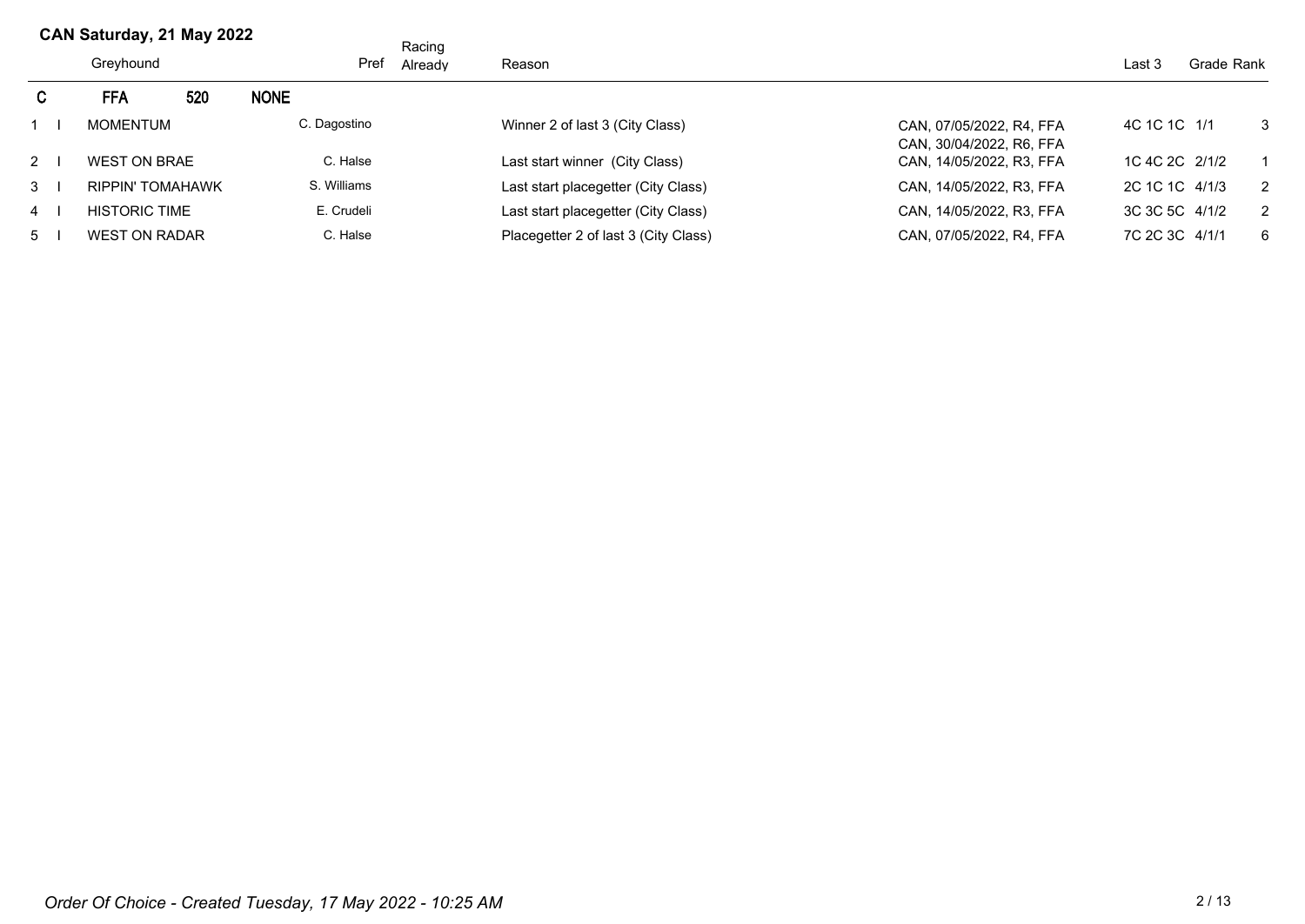|                      | Greyhound            |     | Pref         | Racing<br>Already | Reason                                    |                               | Last 3       | Grade Rank |    |
|----------------------|----------------------|-----|--------------|-------------------|-------------------------------------------|-------------------------------|--------------|------------|----|
| C.                   | <b>MDN</b>           | 520 | <b>NONE</b>  |                   |                                           |                               |              |            |    |
|                      | <b>DELPHINI</b>      |     | P. Stuart    |                   | Last start placegetter (City Class)       | CAN, 07/05/2022, R1, MDN      | 3C 3C        | M/1        |    |
| $\mathbf{2}^{\circ}$ | <b>FLASHING KUNA</b> |     | M. Johnston  |                   | Last start placegetter (Provincial Class) | CAN, 15/05/2022, R3, MDN      | 2P 3C 5C M/1 |            | 3  |
| $3 \mid$             | TIGER DASH           |     | B. Mcpherson |                   | Last start placegetter (Provincial Class) | CAN, 15/05/2022, R3, MDN      | 3P 8C 4P M/1 |            | 3  |
| 4                    | <b>OVER ZEALOUS</b>  |     | J. Wood      | Wed(C)            | Placegetter 1 of last 3 (City Class)      | CAN, 30/04/2022, R1, MDN      | 6C 2C 6C M/1 |            | 17 |
| 5 <sub>1</sub>       | LUCA SUNSET          |     | E. Crudeli   | Wed(C)            | Placegetter 1 of last 3 (City Class)      | CAN, 30/04/2022, R1, MDN      | 4C 7C 3C M/1 |            | 17 |
| 6 I                  | LIFE STORY           |     | E. Campana   | RES Wed (C)       | Greyhounds with only 2 starts.            | CAN, 11/05/2022, R3, MDN      | 5C 4C        | M/1        | 20 |
|                      | <b>OUT OF HERE</b>   |     | C. Robartson |                   | Greyhounds with only 2 starts.            | CAN, 11/05/2022, R4, MDN      | 5C 7P        | M/1        | 20 |
| 8 <sub>1</sub>       | NO PINEAPPLE         |     | J. Marsh     | RES Wed (C)       | Greyhounds with only 2 starts.            | CAN, 11/05/2022, R4, MDN      | 7C 6C        | M/1        | 20 |
| 91                   | NO PAYOUT            | (R) | E. Crudeli   |                   | Last Start Date (Non-Heat)                | CAN, 11/05/2022, R3, MDN (16) | 6C 4C 6C M/1 |            | 22 |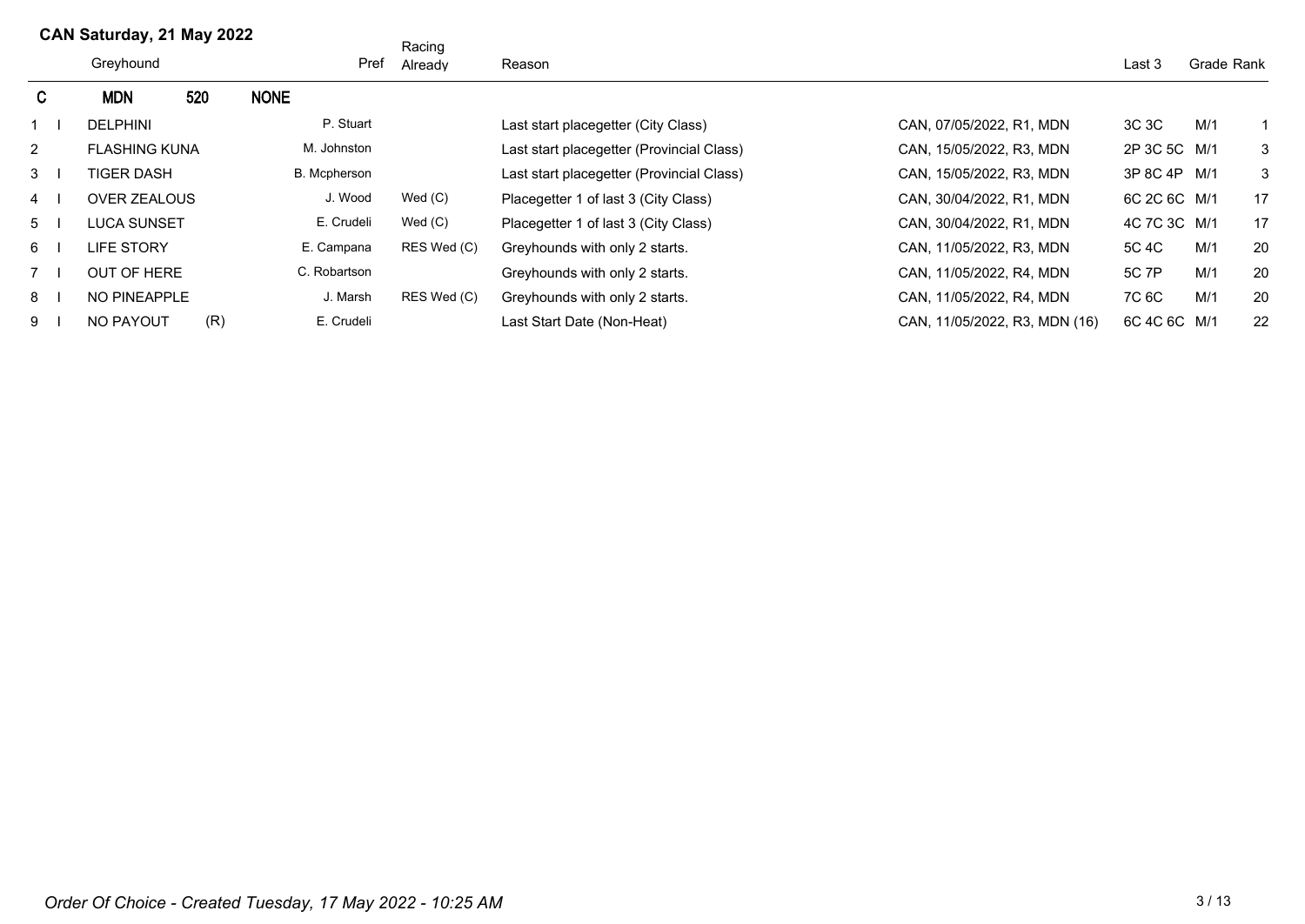|                | CAN Saturday, 21 May 2022 |                  |                  |              | Racing      |                                       |                                    |                      |            |    |
|----------------|---------------------------|------------------|------------------|--------------|-------------|---------------------------------------|------------------------------------|----------------------|------------|----|
|                | Greyhound                 |                  |                  | Pref         | Already     | Reason                                |                                    | Last 3               | Grade Rank |    |
| C.             | <b>NOV</b>                | 520              | <b>NONE</b>      |              |             |                                       |                                    |                      |            |    |
|                | <b>MUSTANG MAX</b>        |                  |                  | D. Crudeli   | Wed $(C)$   | Last start placegetter (City Class)   | CAN, 11/05/2022, R8, NOV           | 2C 2C 5C 5/2         |            | 2  |
| 2              | <b>RIPPIN' HARRY</b>      |                  |                  | S. Williams  |             | Last start placegetter (City Class)   | CAN, 14/05/2022, R1, NOV           | 3C 6C 3C 5/2         |            | 2  |
|                | NUMIN MUNEEL              |                  | MDO <sub>A</sub> |              |             | Last start placegetter (Oity Glass)   | <b>UAIY, LITUUIZUZZ, INU, IYUV</b> | <u>איט ווט וויטט</u> |            |    |
| $\overline{4}$ | ROCKY BALBOA              |                  |                  | E. Crudeli   | Wed $(C)$   | Winner 1 of last 3 (City Class)       | CAN, 07/05/2022, R1, MDN           | 6C 1C 7C 5/2         |            | 8  |
| 5              | WHO TOLD TUFF             |                  |                  | A. Smithson  |             | Winner 1 of last 3 (Provincial Class) | MAN, 29/04/2022, R1, NOV           | 4C 1P 3P 5/2         |            | 29 |
| 6              |                           | ULTIMATE COMMAND |                  | E. Crudeli   | Wed $(C)$   | Last Start Date (Non-Heat)            | CAN, 11/05/2022, R8, NOV (20)      | 5C 8C 7C 5/2         |            | 38 |
| 7              | <b>ROLL WITH IT</b>       |                  |                  | E. Crudeli   | RES Wed (C) | Last Start Date (Non-Heat)            | CAN, 14/05/2022, R6, OPEN (17)     | 7C 6C 4C 5/2         |            | 38 |
| 8              | ANCHOR ROPE               |                  |                  | S. Withers 1 |             | Last Start Date (Non-Heat)            | CAN, 14/05/2022, R6, OPEN (18)     | 6C 7C 5P 5/2         |            | 38 |
| 9              | <b>ELITE MACHINE</b>      |                  |                  | J. Wood      |             | Last Start Date (Non-Heat)            | CAN, 14/05/2022, R6, OPEN (20)     | 8C 4C 8C 5/2         |            | 38 |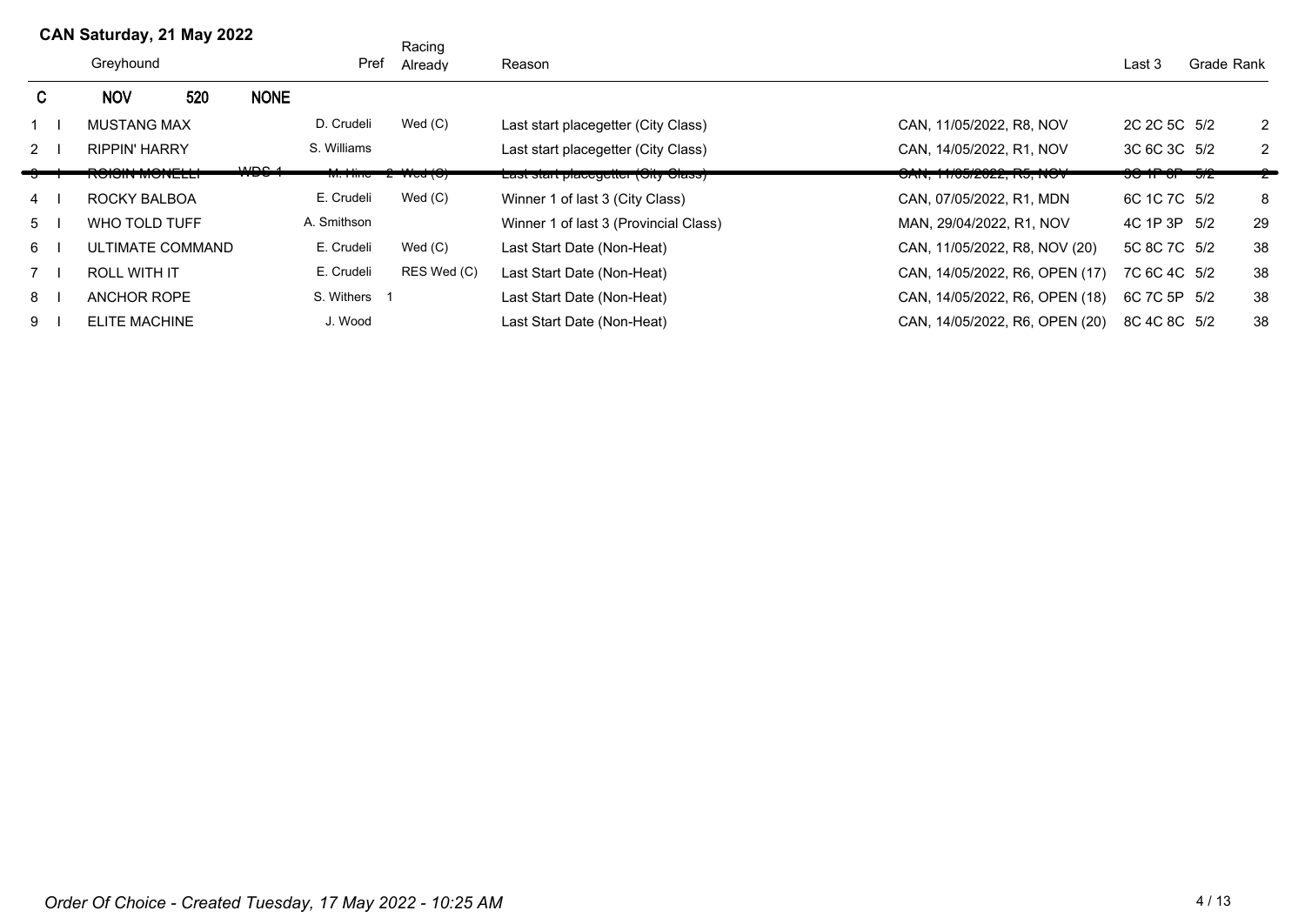|                 | Greyhound               |     |                      | Racing<br>Pref<br>Already | Reason |                                                                  | Last 3         | Grade Rank |  |
|-----------------|-------------------------|-----|----------------------|---------------------------|--------|------------------------------------------------------------------|----------------|------------|--|
| $\mathsf{C}$    | <b>OPEN</b>             | 520 | <b>WADBY</b>         |                           |        |                                                                  |                |            |  |
|                 | STONE COLD AUGIE        |     | C. Halse             |                           |        | Last start placegetter (City Class)<br>CAN, 14/05/2022, R6, OPEN | 2C 1C 8P 4/1/3 | 2          |  |
| $\overline{2}$  | <b>BARRIO BEAST</b>     |     | L. Clay              |                           |        | CAN, 14/05/2022, R6, OPEN<br>Last start winner (City Class)      | 1C 3P 1P 5/2   |            |  |
| 3               | <b>HURRICANE TAYLOR</b> |     | E. Campana           |                           |        | CAN, 14/05/2022, R4, OPEN<br>Last start winner (City Class)      | 1C 1P 1Y 5/2   |            |  |
| $\overline{4}$  | <b>MICK FLASH</b>       |     | J. Jeffries          |                           |        | CAN, 14/05/2022, R5, OPEN<br>Last start winner (City Class)      | 1C 5Y 4P 5/2   |            |  |
| $5\overline{)}$ | <b>HINTO</b>            |     | C. Robartson         |                           |        | CAN, 14/05/2022, R4, OPEN<br>Last start placegetter (City Class) | 2C 2C 1C 5/2   | 2          |  |
| 6               | <b>MASTER BLASTER</b>   |     | C. Halse             |                           |        | CAN, 14/05/2022, R5, OPEN<br>Last start placegetter (City Class) | 2C 6C 6P 5/2   | 2          |  |
| $\overline{7}$  | <b>FALCON NINE</b>      |     | A. Smithson          |                           |        | CAN, 14/05/2022, R6, OPEN<br>Last start placegetter (City Class) | 3C 2C 1P 5/2   | 2          |  |
| 8               | <b>MY BOY BAILEY</b>    |     | (R1)<br>E. Crudeli   | Wed(C)                    |        | CAN, 14/05/2022, R5, OPEN<br>Last start placegetter (City Class) | 3C 1Y 5Y 5/2   | 2          |  |
| 9               | <b>WEST ON FINN</b>     |     | C. Halse             |                           |        | Last start placegetter (City Class)<br>CAN, 14/05/2022, R4, OPEN | 3C 5C 7P 5/1   | 2          |  |
| 10              | <b>THROTTLE</b>         |     | (R2)<br>C. Robartson |                           |        | Winner 1 of last 3 (City Class)<br>CAN, 07/05/2022, R2, NOV      | 4C 1C 2C 5/2   | 5          |  |
|                 |                         |     |                      |                           |        |                                                                  |                |            |  |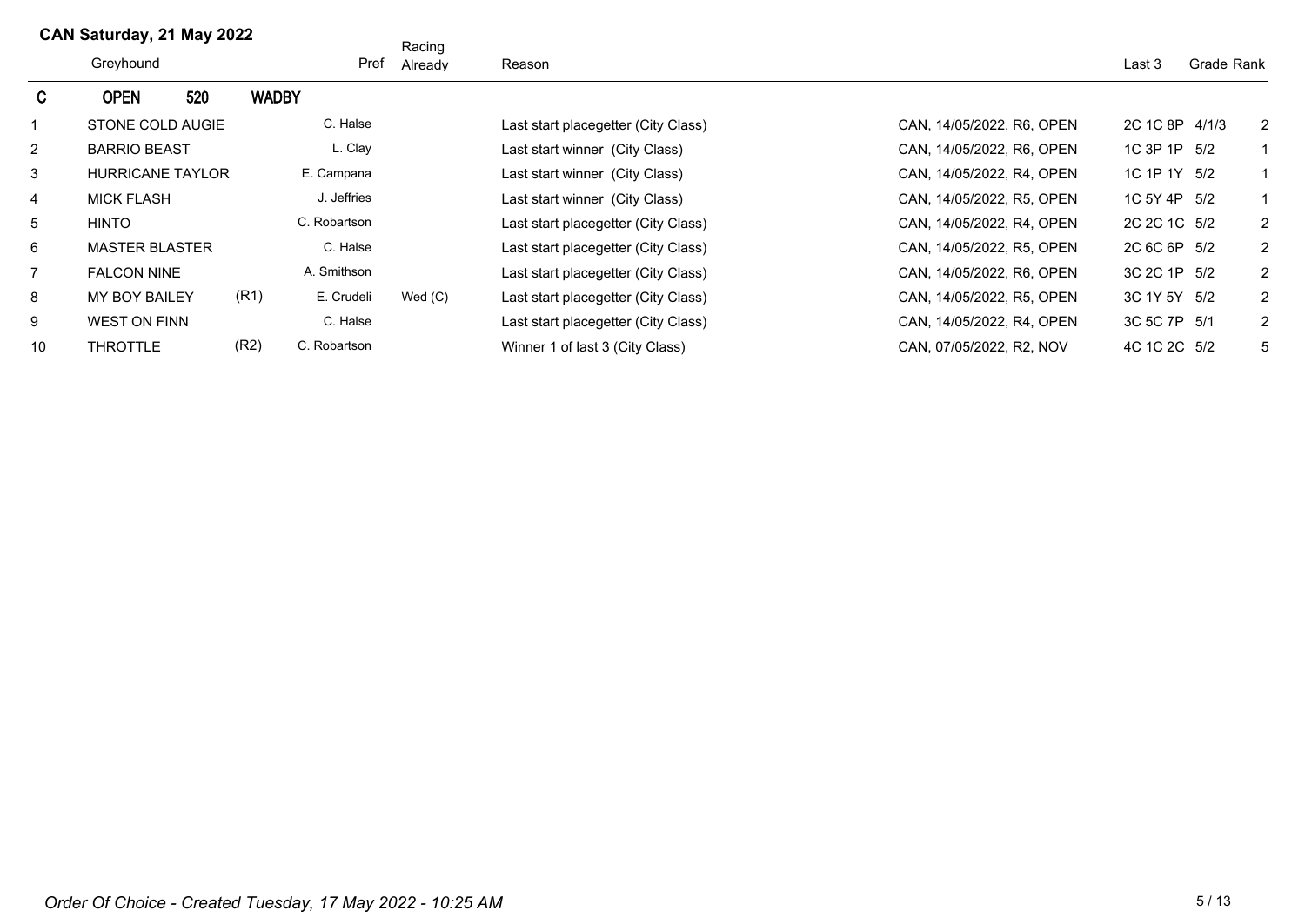|                 |                         |                    | Racing            |                                               |                                |               |            |                |
|-----------------|-------------------------|--------------------|-------------------|-----------------------------------------------|--------------------------------|---------------|------------|----------------|
|                 | Greyhound               | Pref               | Already           | Reason                                        |                                | Last 3        | Grade Rank |                |
| C               | <b>OPEN</b><br>520      | <b>WAOAK</b>       |                   |                                               |                                |               |            |                |
| $1 \quad$       | <b>AERODYNAMIC GIRL</b> | E. Campana         |                   | Last start winner (City Class)                | CAN, 14/05/2022, R1, NOV       | 1C 3C 4P 5/2  |            | $\mathbf{1}$   |
| $2 \mid$        | <b>REFINED</b>          | K. Shinners        |                   | Last start winner (City Class)                | CAN, 11/05/2022, R4, MDN       | 1C 2C         | 5/2        | $\mathbf{1}$   |
| $3 \mid$        | <b>SAFARI TRAIN</b>     | E. Campana         |                   | Last start placegetter (City Class)           | CAN, 14/05/2022, R1, NOV       | 2C 4P 1P 5/2  |            | $\overline{2}$ |
| $4 \mid$        | <b>GRACIE LOU</b>       | C. Robartson       |                   | Last start placegetter (City Class)           | CAN, 11/05/2022, R5, NOV       | 2C 5C 8C 5/2  |            | $\overline{2}$ |
| $5 \quad$       | <b>ROISIN MONELLI</b>   |                    | M. Hine 1 Wed (C) | Last start placegetter (City Class)           | CAN, 11/05/2022, R5, NOV       | 3C 1P 8P 5/2  |            | $\overline{2}$ |
| 6 <sub>1</sub>  | <b>WEST ON BAY</b>      | D. Crudeli         |                   | Last start placegetter (City Class)           | CAN, 11/05/2022, R8, NOV       | 3C 7P 4P 5/2  |            | $\overline{2}$ |
| $\overline{7}$  | <b>SISTER ROBERTA</b>   | <b>B.</b> Rawlings |                   | Last start placegetter (City Class)           | APK, 09/05/2022, R7, 6         | 2C 1P 1C 5/2  |            | $\overline{2}$ |
| 8 <sub>1</sub>  | <b>BROWSE THEM MINI</b> | D. Magistro        |                   | Winner 1 of last 3 (City Class)               | CAN, 07/05/2022, R8, NOV       | 7Y 1C 5P 5/2  |            | 5              |
| 9 <sub>1</sub>  | WINNIE WOO WOO          | C. Robartson       |                   | Winner 1 of last 3 (City Class)               | CAN, 30/04/2022, R1, MDN       | 7C 1C 2C 5/2  |            | 5              |
| 10 <sub>l</sub> | <b>BULLPEN</b>          | E. Campana         |                   | Winner 1 of last 3 (City Class)               | CAN, 04/05/2022, R4, MDN       | 4C 1C 5C 5/2  |            | 5              |
| 11 <sup>1</sup> | <b>MOHICAN MISTRESS</b> | M. Julien          |                   | Winner 1 of last 3 (City Class)               | CAN, 27/04/2022, R4, MDN       | 7C 8C 1C 5/2  |            | 5              |
| 12 <sub>1</sub> | <b>SUNSET DAISY</b>     | E. Campana         |                   | Placegetter 1 of last 3 (City Class)          | CAN, 20/04/2022, R5, NOV       | 6C 4P 3C 5/2  |            | 8              |
| 13 <sub>1</sub> | <b>WEST ON BRONTE</b>   | C. Halse           |                   | Placegetter 1 of last 3 (City Class)          | CAN, 07/05/2022, R2, NOV       | 7C 3C 6P 5/2  |            | 8              |
| 14              | I'M GIFTED TOO          | <b>B.</b> Rawlings |                   | Winner 1 of last 3 (Provincial Class, Non-P5) | APK, 29/04/2022, R12, 5        | 5C 1P 1PF 5/2 |            | 10             |
| $15$            | <b>WEST ON SADIE</b>    | D. Crudeli         |                   | Last start winner (Provincial Class)          | MAN, 06/05/2022, R5, OPEN      | 1P 3P 3P 5/2  |            | 20             |
| $16-1$          | RAPIDO MODELO           | R. Westworth       |                   | Last start winner (Provincial Class)          | MAN, 13/05/2022, R2, NOV       | 1P 2P 1Y 5/2  |            | 20             |
| $17-1$          | <b>ALASKA'S GIRL</b>    | E. Crudeli         |                   | Last start placegetter (Provincial Class)     | MAN, 06/05/2022, R5, OPEN      | 2P 1P 1Y 5/2  |            | 21             |
| 18 <sup>1</sup> | <b>DANNI'S GEM</b>      | J. Marsh           |                   | Last start placegetter (Provincial Class)     | MAN, 13/05/2022, R2, NOV       | 2P 3P 2P 5/2  |            | 21             |
| 19 <sub>l</sub> | <b>WEST ON CUP</b>      | D. Crudeli         |                   | Last start placegetter (Provincial Class)     | MAN, 10/05/2022, R10, NOV      | 2P 6P 7P 5/2  |            | 21             |
| 20 <sub>1</sub> | <b>INCREDIBLE PINTO</b> | F. Farrell         |                   | Last start winner (Country Class)             | MAN, 12/05/2022, R11, 5/6      | 1Y 5P 1P 5/2  |            | 22             |
| 21 <sub>1</sub> | <b>MISDEMEANOR</b>      | A. Smithson        |                   | Last start winner (Country Class)             | DAR, 10/04/2022, R2, M/5       | 1Y 2Y 5Y 5/2  |            | 22             |
| 22              | <b>NOVA NUGGET</b>      | A. Mclaren         |                   | Placegetter 2 of last 3 (Provincial Class)    | MAN, 29/04/2022, R7, OPEN      | 7P 3P 2P 5/2  |            | 27             |
| 23 <sub>1</sub> | I'M A TIGER             | C. Pierson         | Wed $(C)$         | Winner 1 of last 3 (Country Class)            | CAN, 08/05/2022, R11, 5/6      | 8Y 1Y 7P 5/2  |            | 29             |
| $24$ l          | <b>MY DAD'S AUGIE</b>   | C. Halse           |                   | Placegetter 1 of last 3 (Provincial Class)    | MAN, 29/04/2022, R6, OPEN      | 6P 2P 7P 5/2  |            | 32             |
| $25$            | SMOOTH MOVE             | C. Pierson         |                   | Placegetter 1 of last 3 (Provincial Class)    | MAN, 29/04/2022, R8, OPEN      | 6Y 8P 2P 5/2  |            | 32             |
| 26 l            | COVER AND COUNT         | E. Campana         | Wed $(C)$         | Placegetter 1 of last 3 (Provincial Class)    | CAN, 24/04/2022, R8, NOV       | 5Y 7C 2P 5/2  |            | 32             |
| 27 <sub>1</sub> | <b>BIONIC POLLY</b>     | E. Crudeli         |                   | Placegetter 1 of last 3 (Provincial Class)    | MAN, 06/05/2022, R4, NOV       | 5C 3P 5P 5/2  |            | 32             |
| 28 l            | SUNSET DAPHNE           | E. Campana         |                   | Unplaced runners table.                       | CAN, 07/05/2022, R2, NOV (16)  | 4C 6P 6C 5/2  |            | 34             |
| 29 l            | <b>WEST ON FIZZ</b>     | C. Halse           | Wed $(C)$         | Unplaced runners table.                       | MAN, 06/05/2022, R4, NOV (16)  | 5P 4P 7P 5/2  |            | 34             |
| 30 <sub>1</sub> | LITTLE MISS AVA         | E. Crudeli         |                   | Unplaced runners table.                       | CAN, 11/05/2022, R12, 5/6 (18) | 4Y 6P 8P 5/2  |            | 34             |
| 31 <sub>1</sub> | <b>DAPPLES</b>          | C. Halse           | Wed(C)            | Unplaced runners table.                       | CAN, 09/05/2022, R6, NOV (18)  | 4Y 7C 7C 5/2  |            | 34             |

*Order Of Choice - Created Tuesday, 17 May 2022 - 10:25 AM* 6/13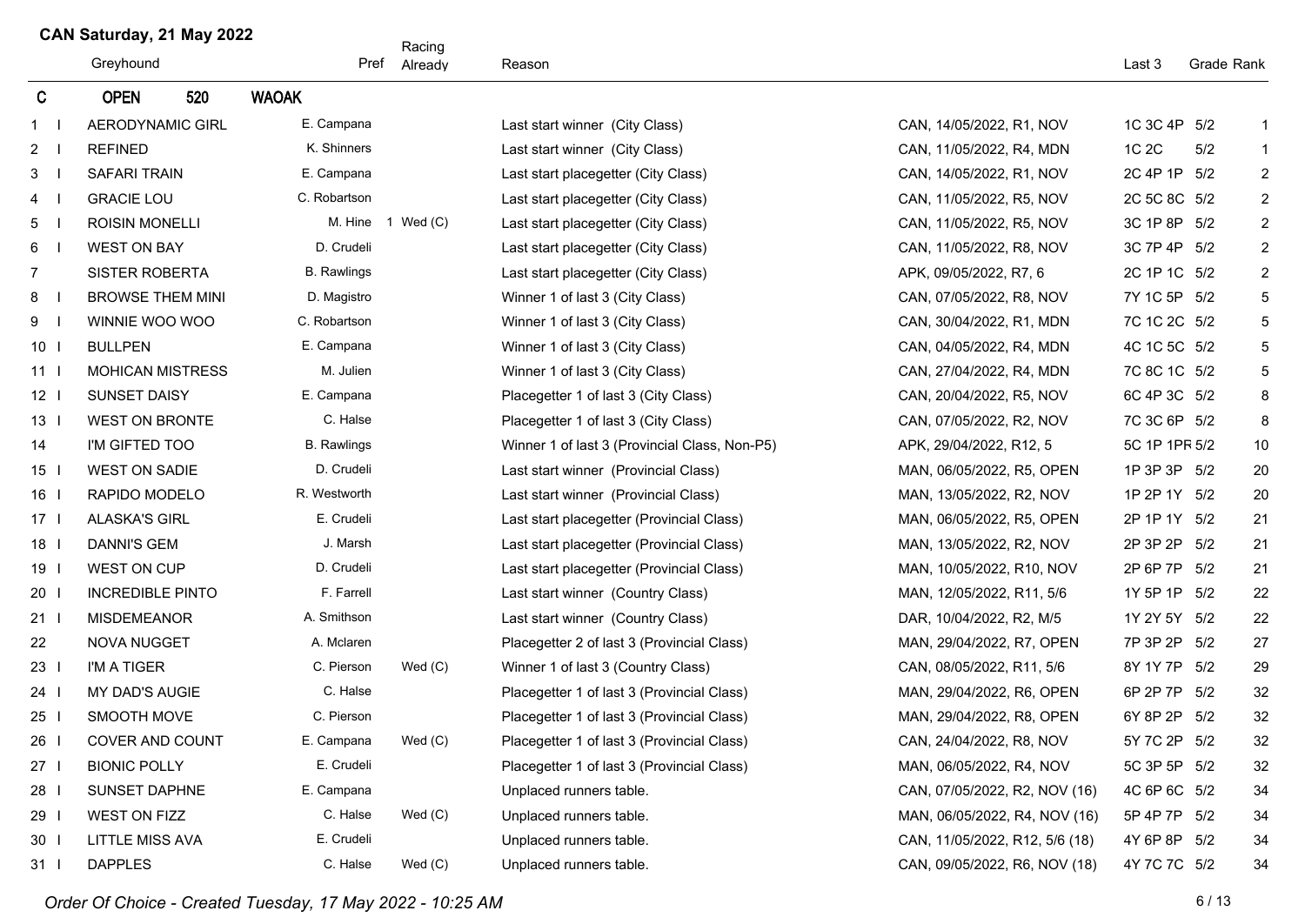| CAN Saturday, 21 May 2022                           |     |                              |                                         | Racing  |                                                                                                                                                               |                                                                                    |                                      |            |
|-----------------------------------------------------|-----|------------------------------|-----------------------------------------|---------|---------------------------------------------------------------------------------------------------------------------------------------------------------------|------------------------------------------------------------------------------------|--------------------------------------|------------|
| Greyhound                                           |     |                              | Pref                                    | Already | Reason                                                                                                                                                        |                                                                                    | Last 3                               | Grade Rank |
| <b>FFA</b>                                          | 600 | <b>NONE</b>                  |                                         |         |                                                                                                                                                               |                                                                                    |                                      |            |
| 7.0011001171010<br><del>בורד היס סוויד המ</del>     |     | $\cdots$<br><del>woo-z</del> | $\sim$ $\sim$<br><del>. . oluurle</del> |         | $\mathbf{1}$ $\mathbf{1}$ $\mathbf{2}$ $\mathbf{3}$ $\mathbf{3}$ $\mathbf{4}$ $\mathbf{5}$ $\mathbf{5}$ $\mathbf{1}$<br><u>viimion ni idot o toity oldooj</u> | 2111.4281000000000000011<br><del>טרוז, וטיט ויבעבב, וזט, טו בוז</del>              | 10.10.10.0110<br><del>.</del>        |            |
| WASHINDON DUDNED WOR 1<br>_________________         |     |                              | $C$ Koyangah $\Omega$                   |         | aatatada dagaanatta 10itu Olaaa)<br><u>casi siai i bianadariai Toirt oiann l</u>                                                                              | OMI A UOC/OOO. DO A/E<br><del>0.</del>                                             | $20.205 - 41412$                     |            |
| <del>oon ee oo ne</del>                             |     | MDC <sub>3</sub>             | $T$ , Thenes and $T$                    |         | $\mathbf{u}$ $\mathbf{v}$ $\mathbf{v}$<br>Last start placegotter (Oity Oldse)                                                                                 | <del>UNI. 17/00/2022.110.7/0</del>                                                 | 000000000<br><del>oo oo oo orz</del> |            |
| <b>DANIELLE VEEDING MDC 4</b><br>------------------ |     |                              | 0.1/2.0288                              |         | $\frac{1}{2}$                                                                                                                                                 | $OMI$ $OZIDFIDQOQ$ $DZ$ $I/F$<br><del>07 11 1, 07 7 00 20 20 21, 1 11 , 17 0</del> | $10.40.40$ $F/0$<br><del>.</del>     |            |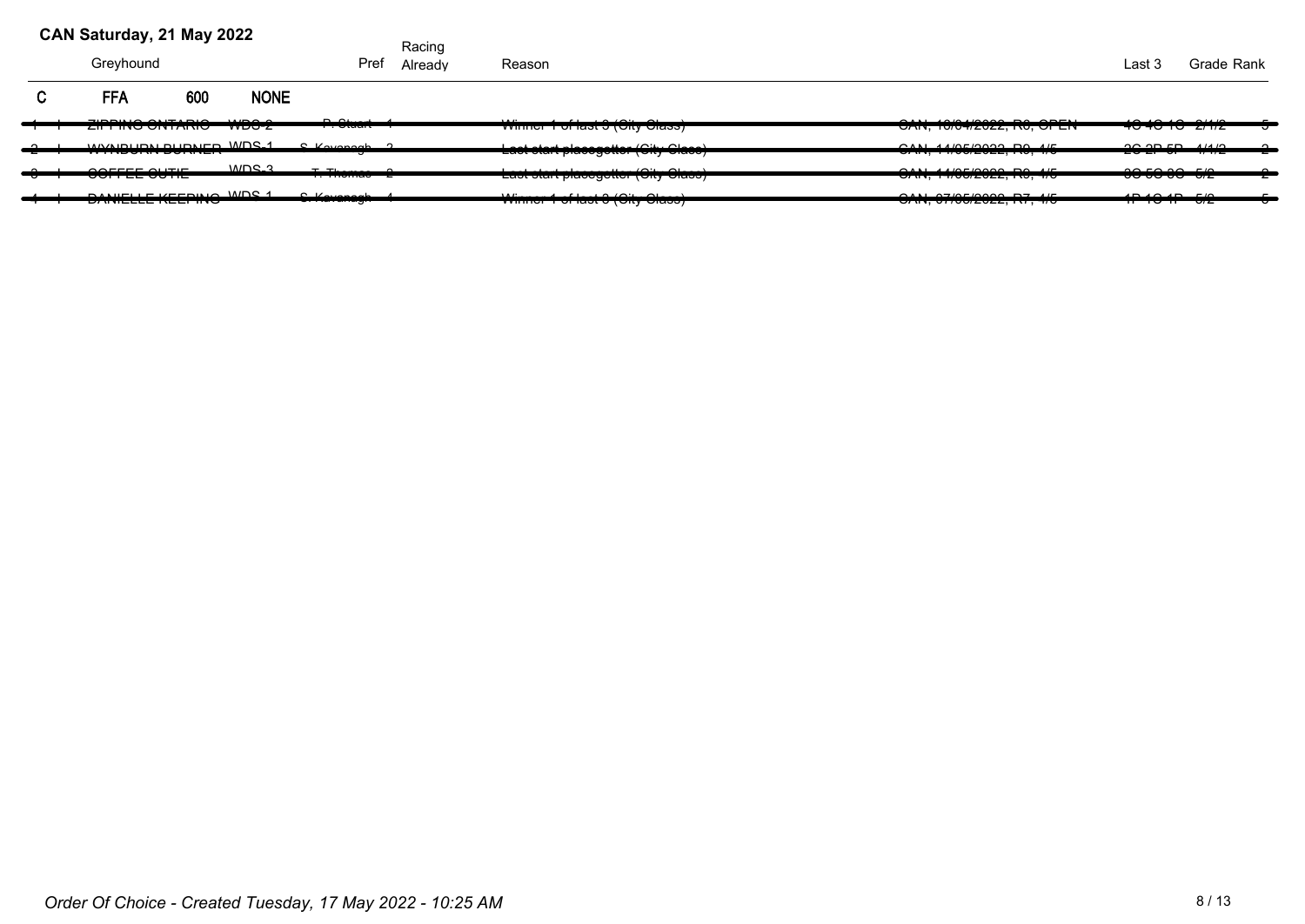|             | CAN Saturday, 21 May 2022 |     |             |              | Racing  |                                                    |                           |              |  |    |
|-------------|---------------------------|-----|-------------|--------------|---------|----------------------------------------------------|---------------------------|--------------|--|----|
|             | Greyhound                 |     |             | Pref         | Already | Reason                                             | Last 3                    | Grade Rank   |  |    |
| C.          | 4/5                       | 715 | <b>NONE</b> |              |         |                                                    |                           |              |  |    |
|             | <b>HECTON'S BOY</b>       |     |             | E. Crudeli   |         | Last start winner (City Class)                     | CAN, 14/05/2022, R9, 4/5  | 1C 2C 3C 5/1 |  |    |
| $2^{\circ}$ | <b>COFFEE CUTIE</b>       |     |             | T. Thomas 3  |         | Last start placegetter (City Class)                | CAN, 14/05/2022, R9, 4/5  | 3C 5C 3C 5/1 |  | 2  |
| 3           | <b>FABIAN'S GOLD</b>      |     |             | C. Dagostino |         | Last start placegetter (Provincial Class, Non-P5)  | CAN, 14/05/2022, R8, 5    | 3P 1P 5P 5/2 |  | 10 |
| 4           | SWEET MAMMA MIA           |     |             | M. Johnston  |         | Placegetter 1 of last 3 (City Class)               | CAN, 23/04/2022, R11, 4/5 | 5C 6P 2C 5/2 |  | 12 |
| 5           | <b>MYSTIFY</b>            |     |             | T. Gummow    |         | Placegetter 2 of last 3 (Provincial Class, Non-P5) | CAN, 07/05/2022, R9, 5    | 4P 3P 2P 5/2 |  | 14 |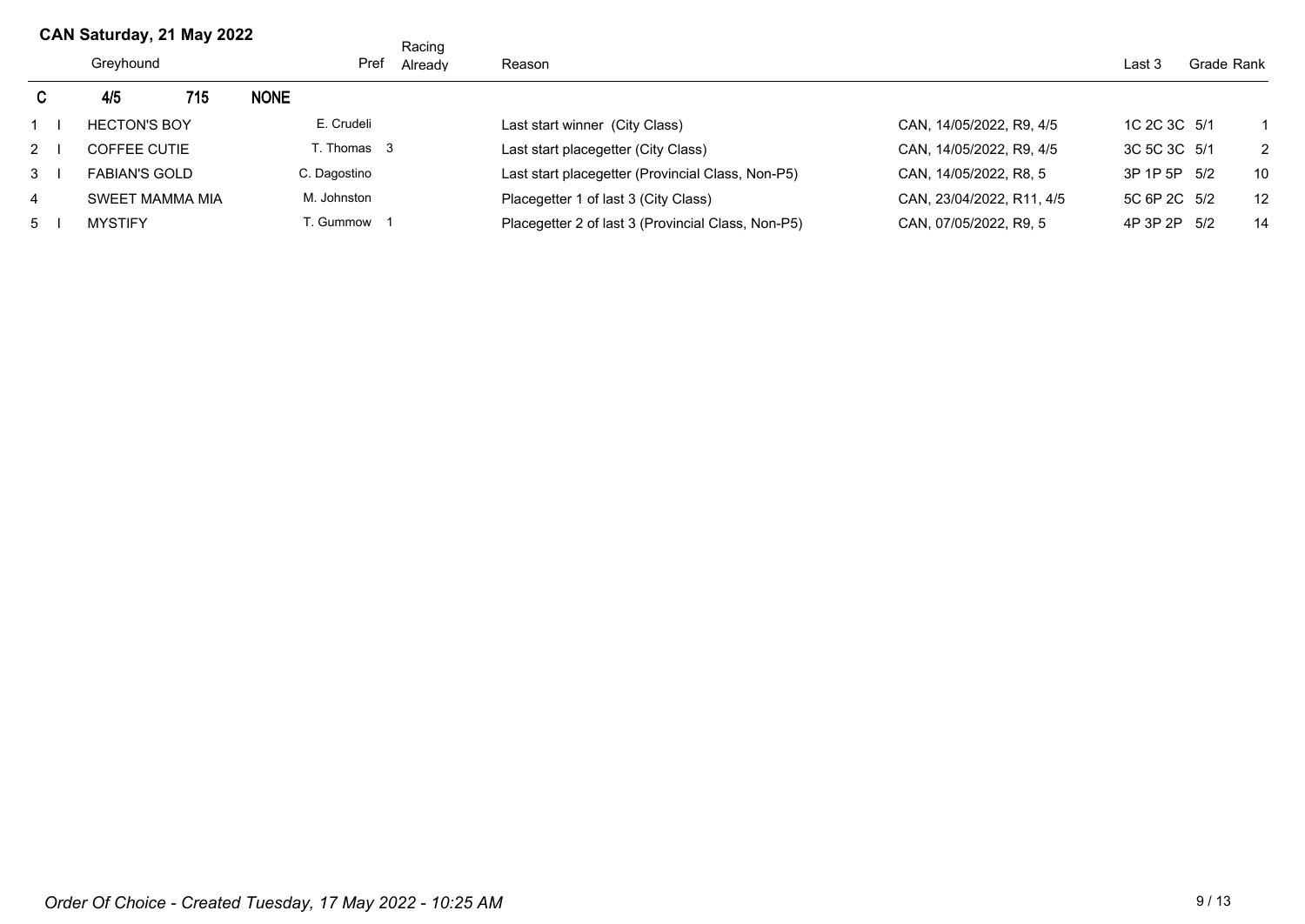|                | CAN Saturday, 21 May 2022 |                       |                     |                       | Racing |           |                                                |                             |                |            |        |
|----------------|---------------------------|-----------------------|---------------------|-----------------------|--------|-----------|------------------------------------------------|-----------------------------|----------------|------------|--------|
|                |                           | Greyhound             |                     |                       | Pref   | Already   | Reason                                         |                             | Last 3         | Grade Rank |        |
| P              |                           |                       | 380                 | <b>NONE</b>           |        |           |                                                |                             |                |            |        |
| 1              |                           | <b>UNIT</b>           |                     | E. Campana            |        |           | Last start placegetter (Provincial Class)      | CAN, 14/05/2022, R7, 5      | 2P 7P 2P 5/1   |            | 4      |
| $2 \mid$       |                           | <b>ESCAPOLOGY</b>     |                     | C. Pierson            |        |           | Last start placegetter (Provincial Class)      | CAN, 15/05/2022, R7, 5      | 2P 1Y 8Y 5/1   |            | 4      |
| 3              |                           | <b>GLOBAL ROAD</b>    |                     | C. Dagostino          |        |           | Last start placegetter (Provincial Class)      | CAN, 15/05/2022, R7, 5      | 3P 4P 1Y 5/2   |            | 4      |
| 4              |                           | DANCE THE LIMBO       |                     | G. Ellis              |        |           | Last start winner (Country Class)              | CAN, 11/05/2022, R9, 4/5    | 1Y 5Y 1Y 5/2   |            | 5      |
| 5              |                           | <b>HONEY HUSH</b>     |                     | M. Rylands            |        |           | Last start winner (Country Class)              | CAN, 15/05/2022, R5, 4/5    | 1Y 5P 7P 5/1   |            | 5      |
| 6              |                           | <b>RECORD ME</b>      |                     | B. Mcpherson          |        |           | Reserve greyhound (Provincial Class, Non-Heat) | CAN, 14/05/2022, R7, 5      | 8P 6P 7P 5/2   |            | 6      |
| 7 <sub>1</sub> |                           | <b>GOLDEN ROSES</b>   |                     | B. Mcpherson          |        |           | Last start placegetter (Country Class)         | CAN, 11/05/2022, R13, 5     | 3Y 1Y 2Y 5/2   |            | 14     |
| 8              |                           | <b>GOT THE HAMMER</b> |                     | C. White              |        |           | Placegetter 2 of last 3 (Provincial Class)     | MAN, 03/05/2022, R9, 4/5    | 5P 3P 2P 5/1   |            | 17     |
| $9 \mid$       |                           |                       | RUSTY BOOM GATE (R) | E. Crudeli            |        | Wed $(C)$ | Winner 1 of last 3 (Country Class)             | CAN, 04/05/2022, R10, 5     | 5Y 1Y 5Y 5/2   |            | 18     |
| $10-1$         |                           | <b>WAGTAIL DEMON</b>  | (R)                 | M. Hine               |        |           | Last Start Date (Non-Heat)                     | CAN, 14/05/2022, R7, 5 (21) | 8P 6P 7P 5/1   |            | 25     |
|                |                           | <u>MATUDAL IMAZ</u>   |                     | $T$ $\Gamma$ conclean |        |           | ומים דוסרון טומים ווטו                         |                             | F D 7 D 7 D 70 |            | $\sim$ |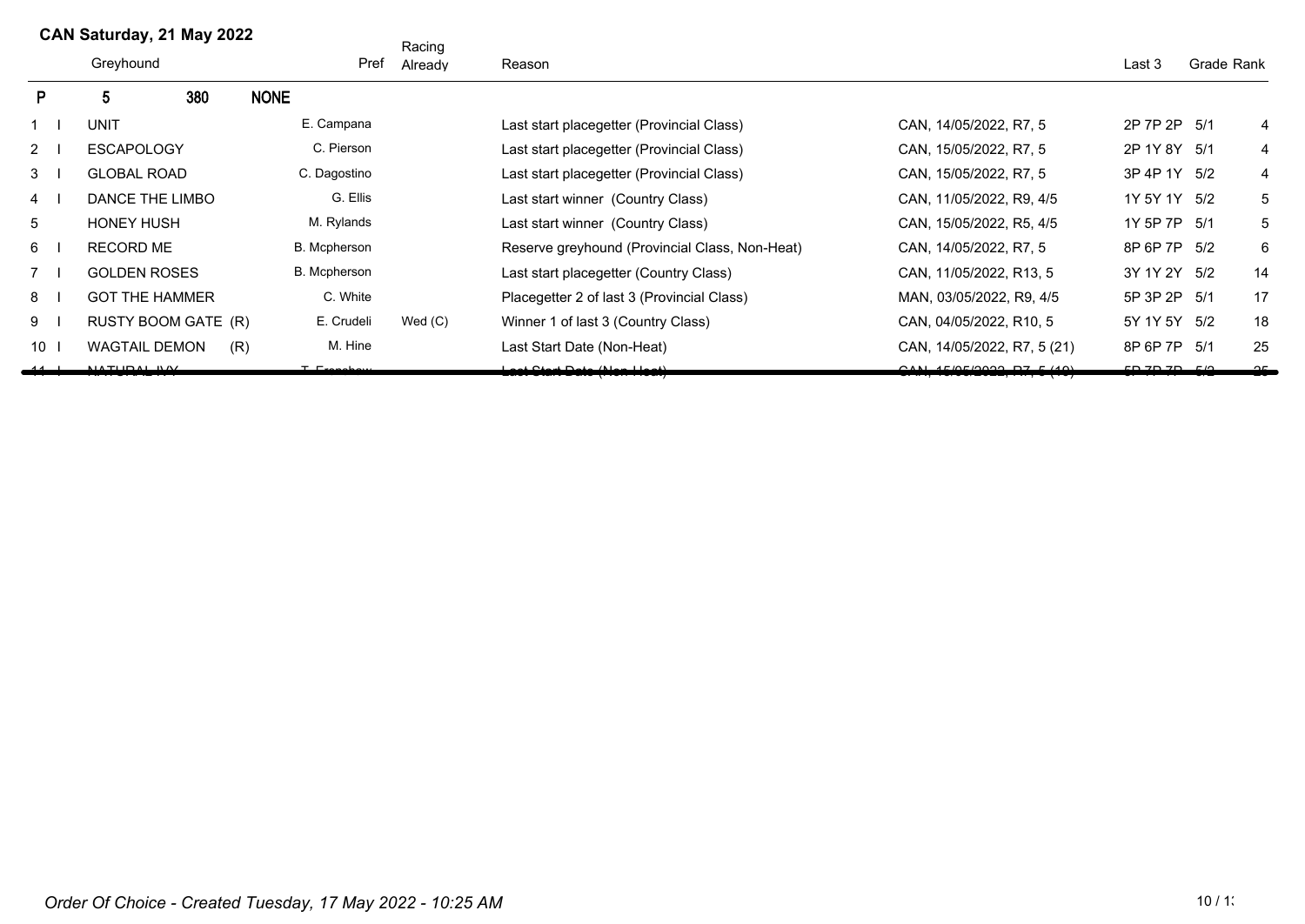|          | CAN Saturday, 21 May 2022 |                                 |             |                                        | Racing            |                                                         |                          |                        |            |    |
|----------|---------------------------|---------------------------------|-------------|----------------------------------------|-------------------|---------------------------------------------------------|--------------------------|------------------------|------------|----|
|          | Pref<br>Greyhound         |                                 |             |                                        | Reason<br>Already |                                                         |                          | Last 3                 | Grade Rank |    |
|          | 4/5                       | 600                             | <b>NONE</b> |                                        |                   |                                                         |                          |                        |            |    |
|          | <b>IZUKU</b>              |                                 |             | M. Hepple                              |                   | Last start placegetter (Provincial Class)               | CAN, 14/05/2022, R8, 5   | 2P 2P 3P 5/2           |            | 4  |
| $2 \mid$ | <b>BLAZIN' LASS</b>       |                                 |             | A. Smithson                            |                   | Winner 1 of last 3 (City Class)                         | CAN, 23/04/2022, R2, NOV | 5P 6Y 1C 5/2           |            | 11 |
|          | <del>wisson i</del>       | $\cdots$<br>,, <del>,,,,,</del> |             | $\tau$ $\sim$<br><del> vannnow z</del> |                   | <del>n lacegetter z on last o (i Tovincial Class)</del> | UNIV, UTTUJIZUZZ, INJ, J | <del>का आ दा अ</del> द |            |    |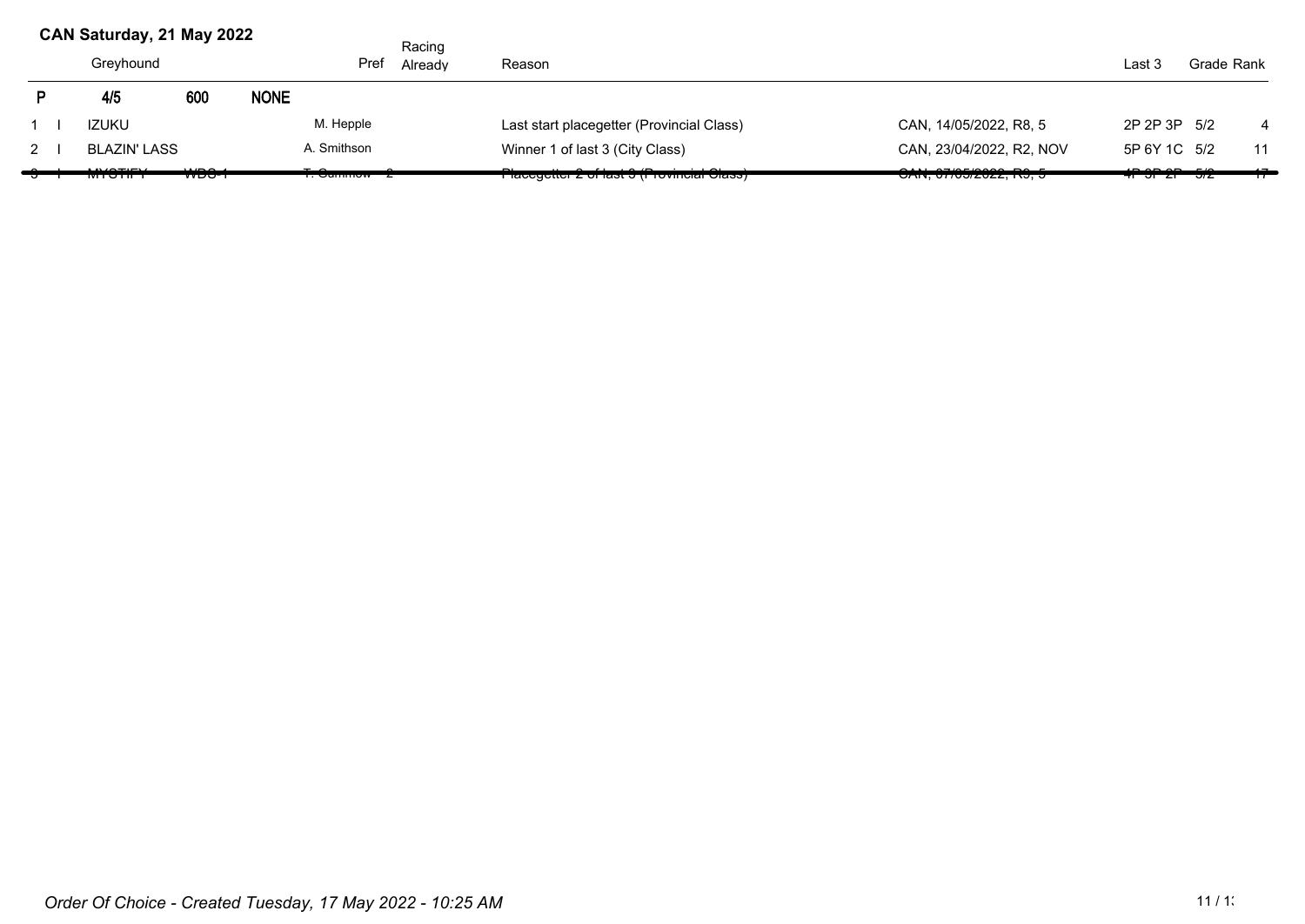| CAN Saturday, 21 May 2022 |     |             |             | Racing  |                                                                        |        |                |                         |
|---------------------------|-----|-------------|-------------|---------|------------------------------------------------------------------------|--------|----------------|-------------------------|
| Greyhound                 |     |             | Pref        | Already | Reason                                                                 | Last 3 | Grade Rank     |                         |
|                           | 715 | <b>NONE</b> |             |         |                                                                        |        |                |                         |
| DANIELLE KEEPING 4/5      |     |             | S. Kavanagh |         | CAN, 14/05/2022, R8, 5<br>Last start winner (Provincial Class, Non-P5) |        | 1P 1C 1P 4/1/3 | $\overline{\mathbf{3}}$ |